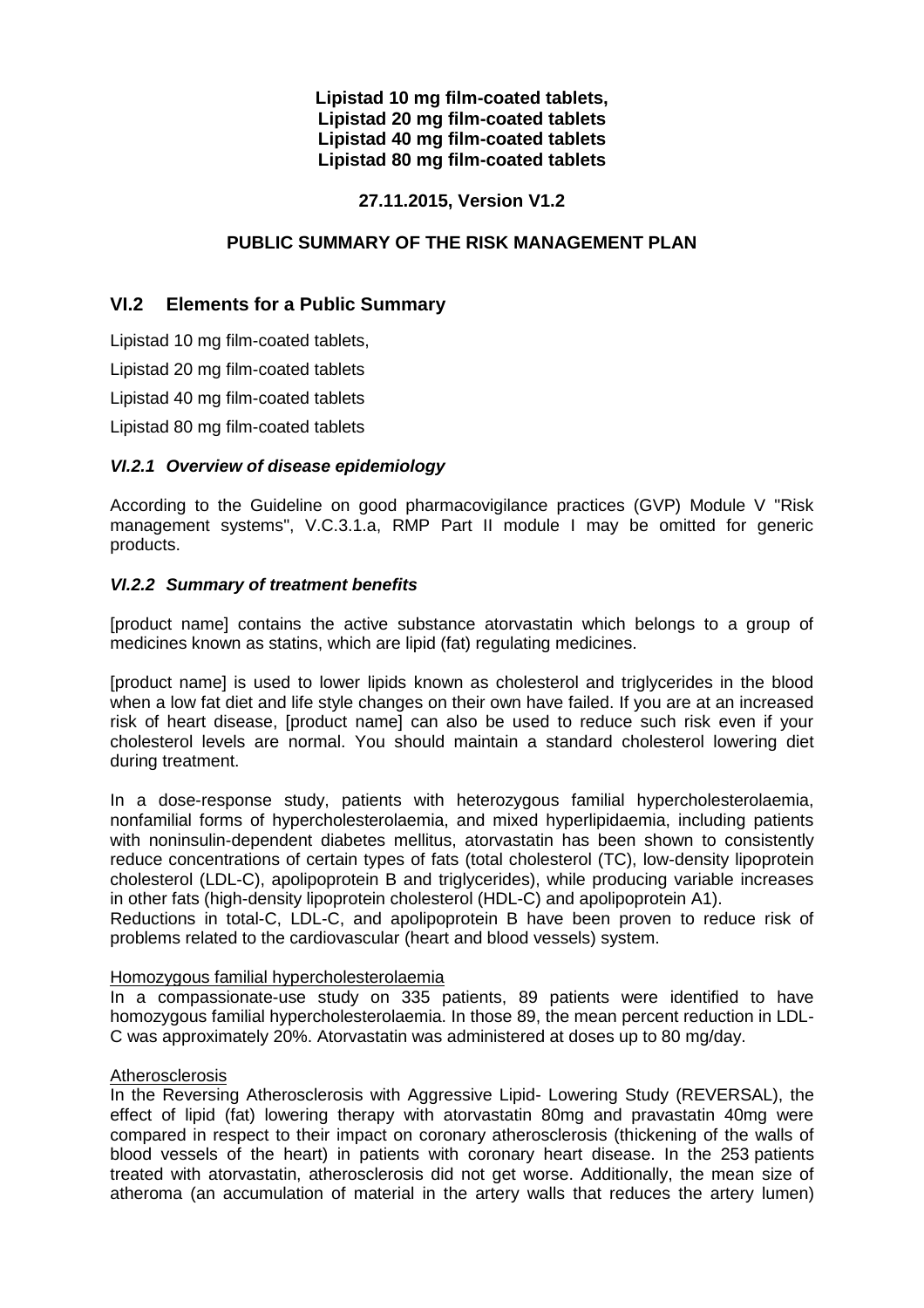decreased in the atorvastatin group, while an increase was noted in patients treated with pravastatin; this difference was statistically significant. Atorvastatin also reduced the level of different lipid levels (LDL cholesterol, total cholesterol and apolipoprotein B) significantly more than pravastatin.

Study results were obtained with the 80 mg dose strength. Therefore, they cannot be extrapolated to the lower dose strengths.

The safety and tolerability profiles of the two treatment groups were comparable.

#### Acute coronary syndrome

In the MIRACL study, 3,086 patients with an acute coronary syndrome received either atorvastatin 80mg or placebo. Treatment was initiated during the acute phase after hospital admission and lasted for 16 weeks. Treatment with atorvastatin 80 mg/day reduced the risk of death from any cause, nonfatal heart attack, resuscitated heart arrest, or angina pectoris with evidence of myocardial ischaemia (lack of oxygen in the heart muscle) requiring hospital admission, by 16%. This was mainly due to a 26% reduction in re-hospitalisation for angina pectoris with evidence of myocardial ischaemia (p=0.018).

#### Prevention of cardiovascular disease

The effect of atorvastatin on fatal and non-fatal coronary heart disease was assessed in a randomized, double-blind, placebo-controlled study, the Anglo-Scandinavian Cardiac Outcomes Trial Lipid Lowering Arm (ASCOT-LLA). The study included patients between 40 and 79 years with high blood pressure (hypertension), who never had a heart attack or been treated for angina, but had at least three risk factors for cardiovascular disease<sup>1</sup>and had total cholesterol (TC) levels of 251 mg/dl. In addition to their blood pressure medication, the patients also received either daily atorvastatin 10mg or a placebo. A favourable trend was observed regarding the mortality rate (82 deaths in the placebo group vs. 61 deaths in the atorvastatin group).

The effect of atorvastatin on fatal and non-fatal cardiovascular disease was also assessed in a randomized, double-blind, multicenter, placebo-controlled trial, the Collaborative Atorvastatin Diabetes Study (CARDS) in patients with type 2 diabetes, 40-75 years of age, without a prior history of cardiovascular disease. All patients had at least 1 of the following risk factors: hypertension, current smoking, retinopathy (inflammation of retina in the eye) or microalbuminuria (moderate increase in the level of urine albumin). A favourable trend was observed regarding the mortality rate (82 deaths in the placebo group vs. 61 deaths in the atorvastatin group).

#### Recurrent stroke

In the Stroke Prevention by Aggressive Reduction in Cholesterol Levels (SPARCL) study, the effect of atorvastatin 80 mg daily or placebo on stroke was evaluated in 4731 patients who had a stroke or transient ischemic attack (TIA) within the preceding 6 months and no history of coronary heart disease (CHD). Patients were 60% male, 21-92 years of age (average age 63 years), and had an average baseline LDL cholesterol of 133 mg/dL (3.4 mmol/L). Atorvastatin 80 mg reduced the risk of fatal or non-fatal stroke by 15% compared to placebo. All cause mortality was 9.1% (216/2365) for atorvastatin versus 8.9% (211/2366) for placebo. In a later analysis, atorvastatin 80 mg reduced the incidence of ischemic stroke (occurs as a result of an obstruction within a blood vessel supplying blood to the brain) and increased the incidence of hemorrhagic stroke (occurs when a weakened blood vessel ruptures) compared to placebo.

The risk of hemorrhagic stroke was increased in patients who entered the study with prior hemorrhagic stroke (7/45 for atorvastatin versus 2/48 for placebo), and the risk of ischemic stroke was similar between groups (3/45 for atorvastatin versus 2/48 for placebo).

 $<sup>1</sup>$  male gender, age >55 years, smoking, diabetes, history of coronary heart disease in a first-degree</sup> relative, a total cholesterol: high-density lipoprotein cholesterol radio of >6, peripheral vascular disease, left ventricular hypertrophy, prior cerebrovascular event, specific ECG abnormality, proteinuria/albuminuria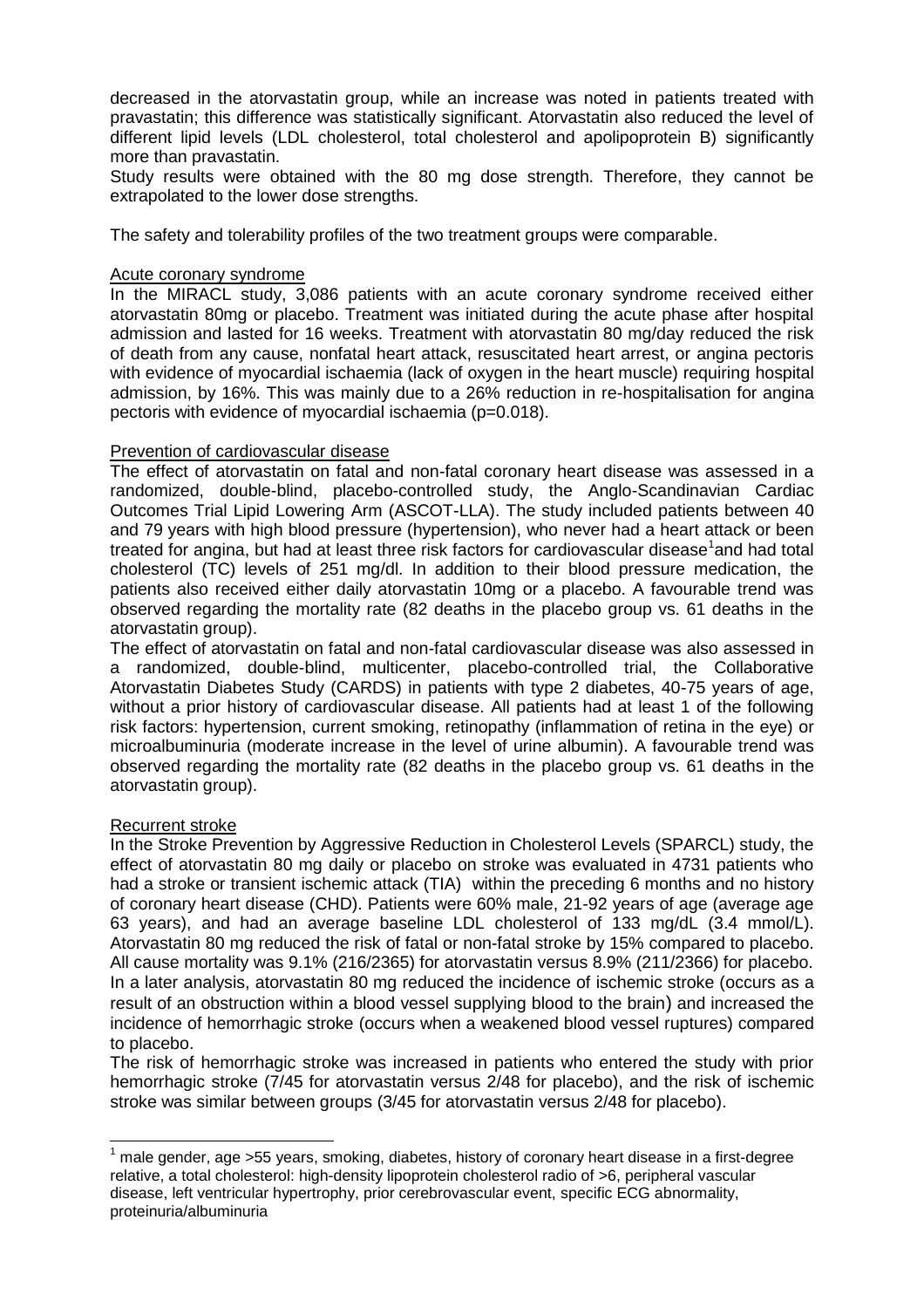The risk of hemorrhagic stroke was increased in patients who entered the study with prior lacunar infarct (type of stroke that results from occlusion of one of the penetrating arteries that provides blood to the brain's deep structures) (20/708 for atorvastatin versus 4/701 for placebo), but the risk of ischemic stroke was also decreased in these patients (79/708 for atorvastatin versus 102/701 for placebo). It is possible that the net risk of stroke is increased in patients with prior lacunar infarct who receive atorvastatin 80 mg/day.

All-cause mortality was 15.6% (7/45) for atorvastatin versus 10.4% (5/48) in the subgroup of patients with prior hemorrhagic stroke. All-cause mortality was 10.9% (77/708) for atorvastatin versus 9.1% (64/701) for placebo in the subgroup of patients with prior lacunar infarct.

#### Paediatric Population

*Heterozygous Familial Hypercholesterolaemia in Paediatric Patients aged 6-17 years old* An 8-week, open-label study (a type of clinical trial in which both the researchers and participants know which treatment is being administered) to evaluate certain drug properties, safety and tolerability of atorvastatin was conducted in children and adolescents with genetically confirmed heterozygous familial hypercholesterolemia and baseline LDL cholesterrol  $\geq 4$  mmol/L. A total of 39 children and adolescents, 6 to 17 years of age, were enrolled. Group A included 15 children, 6 to 12 years of age and at Tanner Stage 1 (a scale of physical development in children, adolescents and adults). Group B included 24 children, 10 to 17 years of age and at Tanner Stage  $\geq 2$ .

The initial dose of atorvastatin was 5 mg daily of a chewable tablet in Group A and 10 mg daily of a tablet formulation in Group B. The atorvastatin dose was permitted to be doubled if a subject had not attained target LDL cholesterol of < 3.35 mmol/L at Week 4 and if atorvastatin was well tolerated.

Mean values for LDL cholesterol, total cholesterol, VLDL-cholesterol, and Apolipoprotein B decreased by Week 2 among all subjects. For subjects whose dose was doubled, additional decreases were observed as early as 2 weeks, at the first assessment, after dose escalation. The mean percent decreases in lipid parameters were similar for both groups, regardless of whether subjects remained at their initial dose or doubled their initial dose. At Week 8, on average, the percent change from baseline in LDL-cholesterol and total cholesterol was approximately 40 % and 30 %, respectively, over the range of exposures.

#### *Heterozygous Familial Hypercholesterolaemia in Paediatric Patients aged 10-17 years old*

In a study, 187 boys and postmenarchal girls 10-17 years of age (mean age 14.1 years) with heterozygous familial hypercholesterolaemia (FH) or severe hypercholesterolaemia were randomised to atorvastatin (n=140) or placebo (n=47) for 26 weeks and then all received atorvastatin for 26 weeks. The dosage of atorvastatin (once daily) was 10 mg for the first 4 weeks and increase to 20 mg if the LDL-C level was >3.36 mmol/L. Atorvastatin significantly decreased plasma levels of total cholesterol, LDL-cholesterol, triglycerides, and apolipoprotein B during the 26 week double-blind phase (an experimental procedure in which neither the subjects of the experiment nor the persons administering the experiment know the critical aspects of the experiment). The mean achieved LDL-cholesterol value was 3.38 mmol/L (range: 1.81-6.26 mmol/L) in the atorvastatin group compared to 5.91 mmol/L (range: 3.93-9.96 mmol/L) in the placebo group during the 26-week double-blind phase.

An additional paediatric study of atorvastatin versus colestipol in patients with hypercholesterolaemia aged 10-18 years demonstrated that atorvastatin caused a significant reduction in LDL-C at week 26 compared with colestipol.

A compassionate use study (refers to the use of an investigational drug outside of a clinical trial by patients with serious or life-threatening conditions who do not meet the enrollment criteria for the clinical trial in progress) in patients with severe hypercholesterolaemia (including homozygous hypercholesterolaemia) included 46 paediatric patients treated with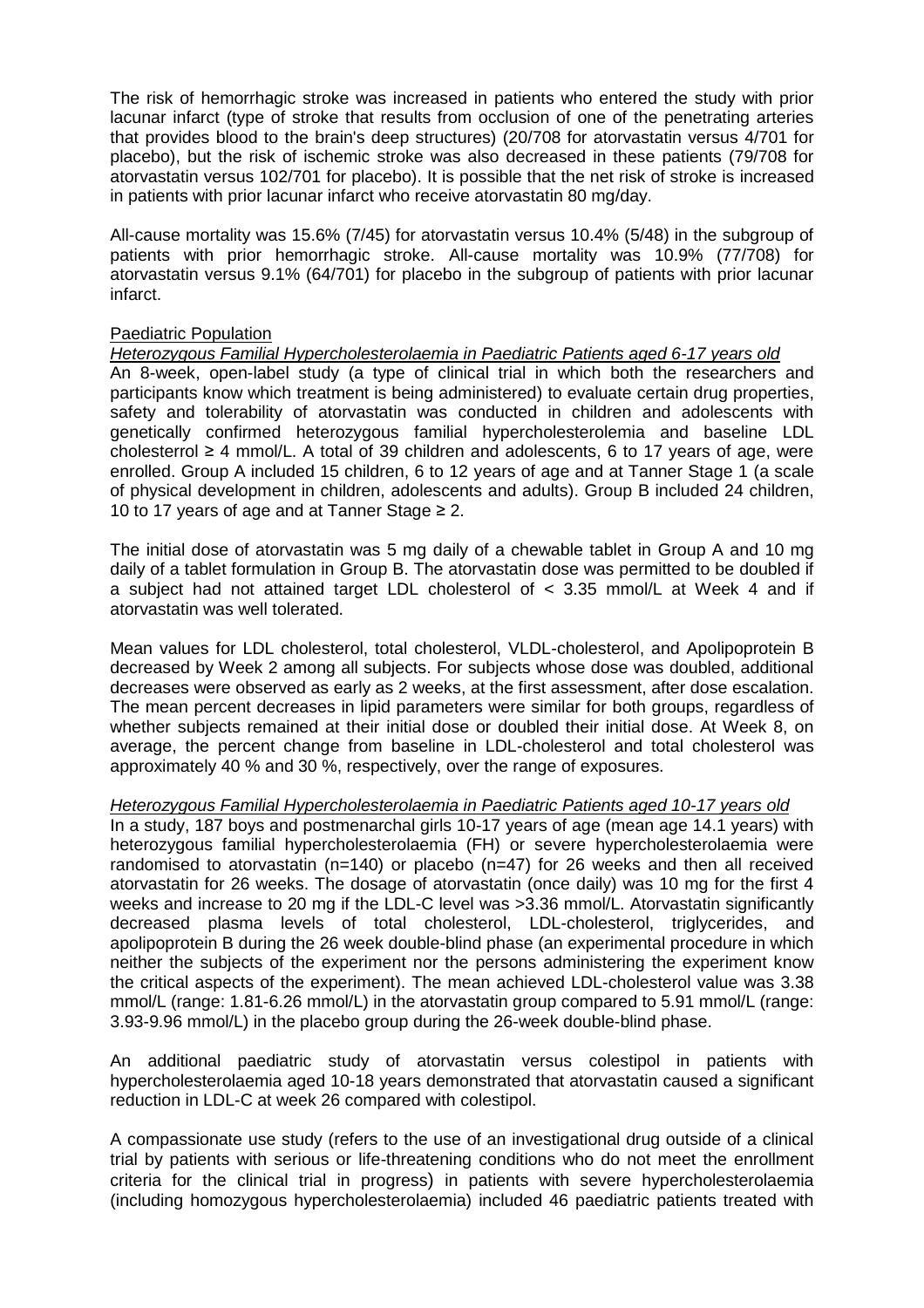atorvastatin increased gradually according to response (some subjects received 80 mg atorvastatin per day). The study lasted 3 years: LDL-cholesterol was lowered by 36 %.

The long-term efficacy of atorvastatin therapy in childhood to reduce morbidity and mortality in adulthood has not been established.

#### *VI.2.3 Unknowns relating to treatment benefits*

Only limited data are available on safety and efficacy of atorvastatin in homozygous familial hypercholesterolaemia.

#### *VI.2.4 Summary of safety concerns*

#### **Important identified risks**

| <b>Risk</b>                                                                                                                                                                                                                                                | What is known                                                                                                                                                                                                                                                                                                                                                                                        | Preventability                                                                                                                                                                                                                                                                                                                                                                                                                                                                                                                                                                                                                                            |
|------------------------------------------------------------------------------------------------------------------------------------------------------------------------------------------------------------------------------------------------------------|------------------------------------------------------------------------------------------------------------------------------------------------------------------------------------------------------------------------------------------------------------------------------------------------------------------------------------------------------------------------------------------------------|-----------------------------------------------------------------------------------------------------------------------------------------------------------------------------------------------------------------------------------------------------------------------------------------------------------------------------------------------------------------------------------------------------------------------------------------------------------------------------------------------------------------------------------------------------------------------------------------------------------------------------------------------------------|
| Liver disorders, including<br>hepatitis and increased<br>laboratory values<br>(Hepatotoxicity (increased<br>transaminases, hepatitis,<br>jaundice))                                                                                                        | An abnormal liver function<br>detected on blood test<br>results may affect up to 1 in<br>10 people treated with<br>[product name].<br>Hepatitis (inflammation of the<br>liver) may affect up to 1 in<br>100 people during treatment<br>with [product name].<br>Bleeding or bruising<br>associated with a liver<br>complaint have very rarely<br>occurred and may affect up<br>to 1 in 10 000 people. | <b>DO NOT take [product</b><br>name] if you have or have<br>ever had a disease which<br>affects the liver, or if you<br>have had any unexplained<br>abnormal blood tests for liver<br>function.<br>Talk to your doctor,<br>pharmacist or nurse before<br>taking [product name] if<br>you are unsure. They will<br>advise if treatment with<br>[product name] is suitable for<br>you:<br><b>Consult your doctor as</b><br>soon as possible if you<br>experience yellowing of your<br>skin or eyes, or problems<br>with unexpected or unusual<br>bleeding or bruising while<br>receiving [product name];<br>this may be suggestive of a<br>liver complaint. |
| Disorders affecting the<br>muscles, including pain,<br>inflammation and muscle<br>break-down, as well as<br>increased laboratory values<br>(Rhabdomyolysis, myopathy,<br>myositis,<br>myalgia,<br>CK<br>myoglobinuria<br>increases,<br>and myoglobinaemia) | [product name] and other<br>drugs of its class may in rare<br>occasions affect the skeletal<br>muscle (may affect up to 1 in<br>1 000 people).<br>Muscle weakness,<br>tenderness or pain,<br>particularly in combination<br>with feeling unwell or a high<br>temperature, may be caused<br>by an abnormal muscle<br>breakdown which can be life-<br>threatening and lead to<br>kidney problems.      | If you experience muscle<br>pain, cramps or weakness<br>especially if accompanied<br>by malaise or fever, or if<br>you have dark-coloured<br>urine, stop taking your<br>tablets and tell your doctor<br>immediately or go to the<br>nearest hospital accident<br>and emergency<br>department.<br>Several conditions may<br>predispose you to                                                                                                                                                                                                                                                                                                              |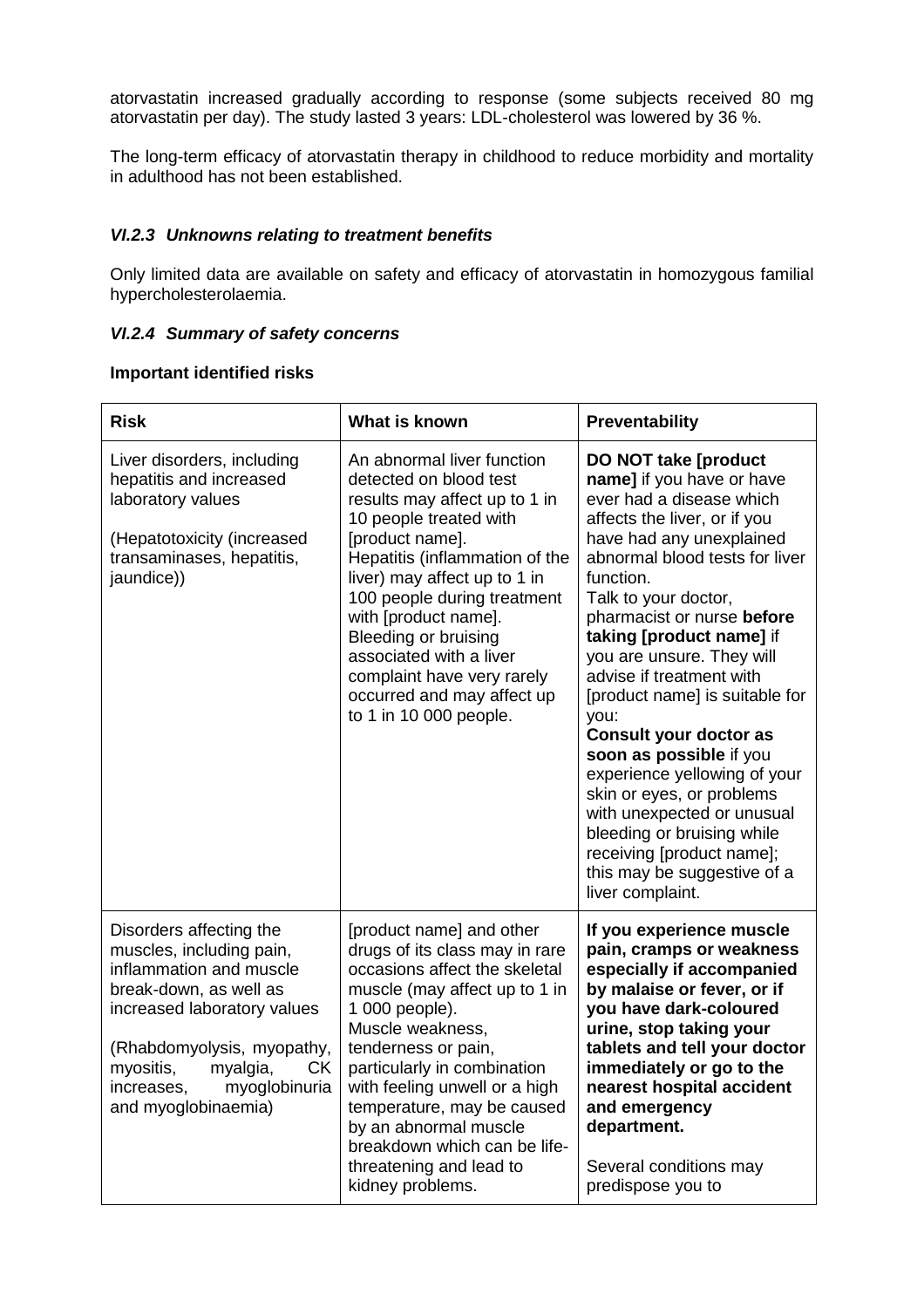|                                                                                                                            |                                                                                                                                                                                                                                                                                                                                                                                                        | rhabdomyolysis. Tell your<br>doctor before starting<br>treatment with [product<br>name] if any of these apply<br>to you in the past or at the<br>moment:<br>problems affecting your<br>muscles (including those<br>occurring in your family<br>and those caused by<br>drugs)<br>impaired kidney function<br>٠<br>impaired thyroid function<br>liver problems<br>consumption of<br>substantial quantities of<br>alcohol<br>age over 70 years |
|----------------------------------------------------------------------------------------------------------------------------|--------------------------------------------------------------------------------------------------------------------------------------------------------------------------------------------------------------------------------------------------------------------------------------------------------------------------------------------------------------------------------------------------------|---------------------------------------------------------------------------------------------------------------------------------------------------------------------------------------------------------------------------------------------------------------------------------------------------------------------------------------------------------------------------------------------------------------------------------------------|
| Interactions with drugs<br>inhibiting a certain enzyme,<br>and with other drugs<br>(Interaction with CYP3A4<br>inhibitors) | Certain medicinal products<br>may increase the plasma<br>concentration of atorvastatin;<br>these include potent<br>inhibitors of a certain<br>enzyme (CYP3A4) or<br>transport proteins (examples<br>are some antibiotics,<br>antivirals). If these drugs are<br>taken at the same time as<br>[product name], the risk of<br>adverse effects, especially<br>rhabdomyolysis (see above)<br>is increased. | Tell your doctor or<br>pharmacist before starting<br>therapy with [product name]<br>if you are taking any other<br>medications or dietary<br>supplements, even if they<br>have not been prescribed to<br>you.<br>They will let you know if it is<br>safe for you to take [product<br>name] with your other<br>medications, they might<br>lower your dosage of<br>[product name] or<br>recommend a different<br>therapy.                     |
| Sleep problems<br>(Sleep disturbances<br>(incl.<br>insomnia and nightmares))                                               | Sleep problems, such as<br>insomnia and nightmares<br>have been reported in up to<br>1 in a 100 patients.                                                                                                                                                                                                                                                                                              | Tell your doctor or<br>pharmacist before starting<br>therapy with [product name]<br>if you have or have ever had<br>long-term sleep problems.<br>Tell your doctor or<br>pharmacist if you experience<br>any sleep disturbances<br>whilst on [product name]<br>treatment.                                                                                                                                                                    |
| <b>Diabetes</b><br>(Diabetes mellitus)                                                                                     | Some evidence suggests<br>that statins (drugs of the<br>class that [product name]<br>belongs to) raise blood sugar<br>levels. In patients at high risk<br>of future diabetes, treatment<br>may be necessary. However,                                                                                                                                                                                  | Tell your doctor or<br>pharmacist before starting<br>therapy with [product name]<br>if you have or have ever had<br>problems with your blood<br>sugar.                                                                                                                                                                                                                                                                                      |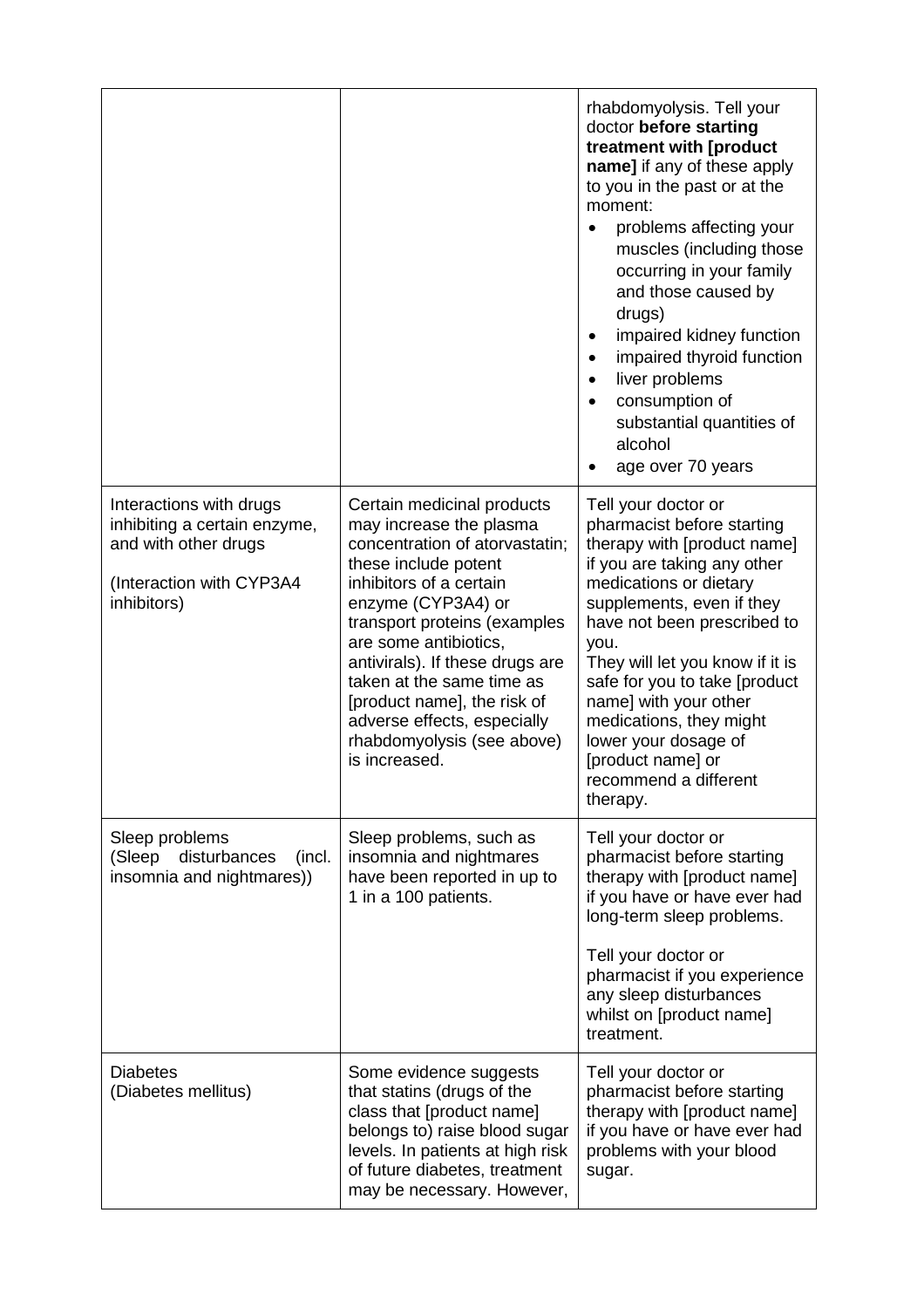|                                                                                         | the risk of diabetes usually<br>does not outweigh the<br>benefits of statins in reducing<br>blood lipid levels and thereby<br>preventing other problems,<br>such as heart attack.<br>Risk factors include baseline<br>fasting blood glucose levels,<br>obesity, raised blood lipids<br>and high blood pressure.                                                                                                                            | Tell your doctor or<br>pharmacist if you experience<br>any of the following:<br>Urinating often<br>Feeling very thirsty<br>Feeling very hungry -<br>$\bullet$<br>even though you are<br>eating<br>Extreme fatigue<br>٠<br><b>Blurry vision</b><br>$\bullet$<br>Weight loss                                                                                                                                                                                                                                                                           |
|-----------------------------------------------------------------------------------------|--------------------------------------------------------------------------------------------------------------------------------------------------------------------------------------------------------------------------------------------------------------------------------------------------------------------------------------------------------------------------------------------------------------------------------------------|------------------------------------------------------------------------------------------------------------------------------------------------------------------------------------------------------------------------------------------------------------------------------------------------------------------------------------------------------------------------------------------------------------------------------------------------------------------------------------------------------------------------------------------------------|
| Simultaneous use with<br>warfarin (a blood-thinner)<br>(Concomitant use of<br>warfarin) | In a clinical study in patients<br>receiving chronic warfarin<br>(blood-thinner) therapy,<br>simultaneous administration<br>of atorvastatin 80 mg daily<br>with warfarin caused a small<br>increase in bleeding risk<br>during the first 4 days of<br>dosing which returned to<br>normal within 15 days of<br>atorvastatin treatment.<br>However, only very rare<br>cases of clinically significant<br>interactions have been<br>reported. | Tell your doctor or<br>pharmacist before starting<br>therapy with [product name]<br>if you are taking a blood-<br>thinner.<br>Your doctor will perform<br>regular blood test if you are<br>simultaneously taking<br>[product name] and a blood-<br>thinner.<br>Tell your doctor or<br>pharmacist if you experience<br>any of the following:<br>Unexplained bruising<br>Persistent nausea,<br>stomach upset, or<br>vomiting blood<br>Headaches, dizziness,<br>or weakness<br><b>Nosebleeds</b><br>Dark red or brown urine<br>٠<br>Dark-colored stools |
| Severe skin reactions                                                                   | Severe skin reactions, such<br>as erythema multiforme,<br>Stenens-Johnson syndrome<br>and toxic epidermal<br>necrolysis have rarely been<br>reported with atorvastatin<br>(between 1 in 100 patients<br>and 1 in 10,000 patients).                                                                                                                                                                                                         | Tell your doctor or<br>pharmacist if you experience<br>any of the following:<br><b>Facial swelling</b><br>Tongue swelling<br><b>Hives</b><br>Skin pain<br>A red or purple skin<br>rash that spreads<br>within hours to days<br>Blisters on your skin<br>and the mucous<br>membranes of your                                                                                                                                                                                                                                                          |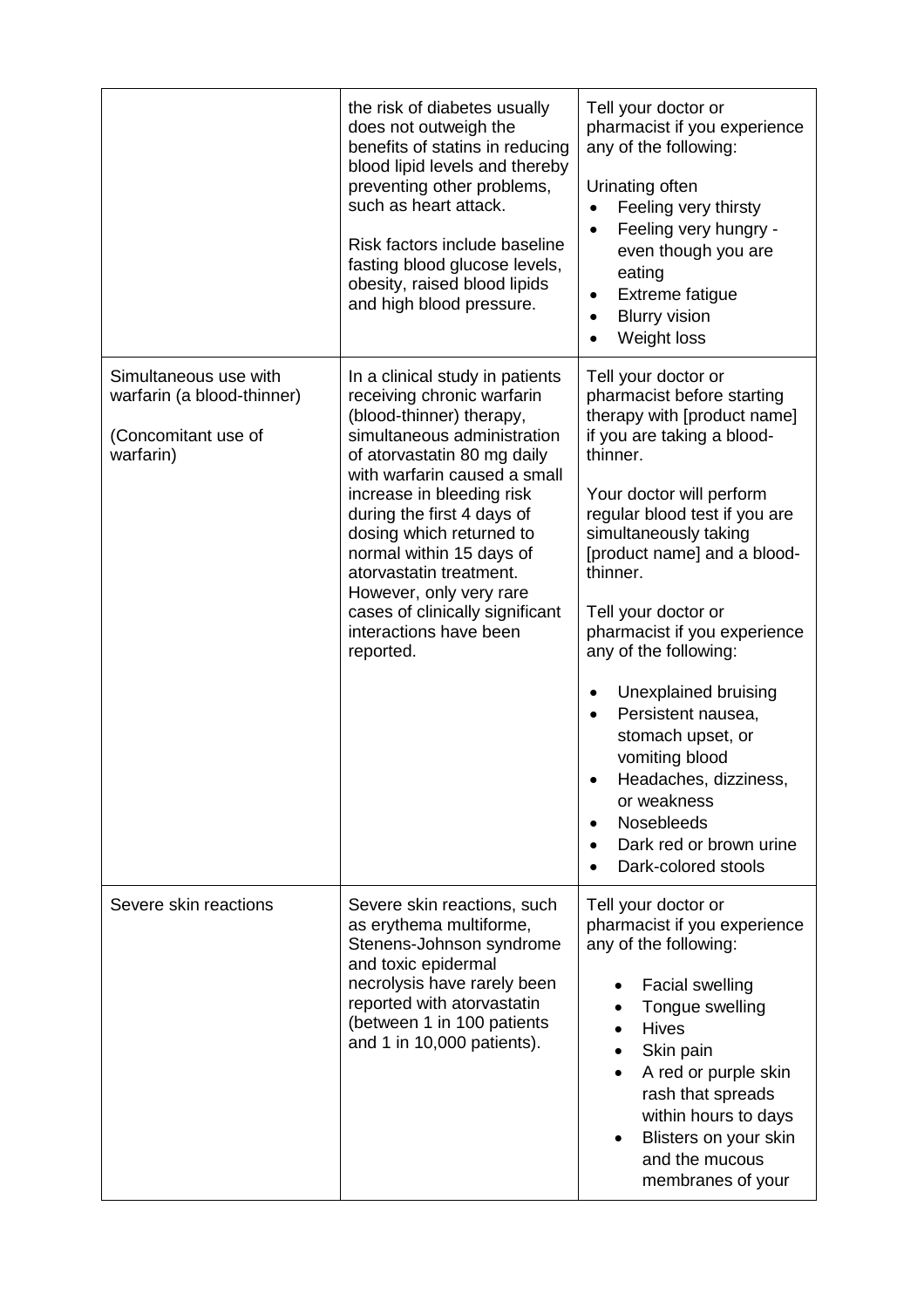|                                             |                                                                                                                                                                                                                             | mouth, nose, eyes<br>and genitals<br>Shedding of your skin<br>Fever                                                                                                                                                                               |
|---------------------------------------------|-----------------------------------------------------------------------------------------------------------------------------------------------------------------------------------------------------------------------------|---------------------------------------------------------------------------------------------------------------------------------------------------------------------------------------------------------------------------------------------------|
| Peripheral nerve damage<br>(Polyneuropathy) | Rare cases of peripheral<br>nerve damage, manifesting<br>itself as weakness,<br>numbness and pain in hands<br>and feet, have been reported<br>with atorvastatin (between 1<br>in 100 patients and 1 in<br>10,000 patients). | Tell your doctor or<br>pharmacist if you experience<br>any of the following:<br>Gradual onset of<br>numbness and<br>tingling in feet or<br>hands<br>Sharp, burning pain<br>Extreme sensitivity to<br>touch<br>Lack of coordination<br>and falling |

# **Important potential risks**

| <b>Risk</b>                                                                                                                              | What is known<br>(Including reason why it is considered a potential risk)                                                                                                                                                                                                                                                                   |
|------------------------------------------------------------------------------------------------------------------------------------------|---------------------------------------------------------------------------------------------------------------------------------------------------------------------------------------------------------------------------------------------------------------------------------------------------------------------------------------------|
| Interstitial lung disease                                                                                                                | Cases of lung disorders affecting the interstitium have been<br>observed with the class of drugs that [product name]<br>belongs to, especially when the drug had been taken for a<br>long time. Symptoms can include shortness of breath, non-<br>productive cough and deterioration in general health<br>(fatigue, weight loss and fever). |
| Sexual dysfunction                                                                                                                       | Sexual dysfunction (e.g. erectile dysfunction) has been<br>reported with some statins. A causal relationship cannot be<br>clearly established.                                                                                                                                                                                              |
| Cognitive impairment                                                                                                                     | Cognitive (brain-related) impairment, such as memory loss,<br>forgetfulness and confusion, has been reported by some<br>statin users. A causal relationship cannot be clearly<br>established.                                                                                                                                               |
| Bleeding in the brain in<br>patients that have had a<br>stroke or short-term loss of<br>blood flow in the brain<br>(Haemorrhagic stroke) | Patients who had recently had a stroke or transient<br>ischaemic attack (loss of blood flow in the brain) more<br>frequently experienced bleeding into the brain if they were<br>treated with atorvastatin than if they received a placebo,<br>according to a post-hoc analysis.                                                            |

# **Missing information**

| <b>Risk</b>              | What is known                                          |
|--------------------------|--------------------------------------------------------|
| Use during pregnancy and | Safety in pregnant women has not been established. No  |
| lactation                | controlled clinical trials with atorvastatin have been |